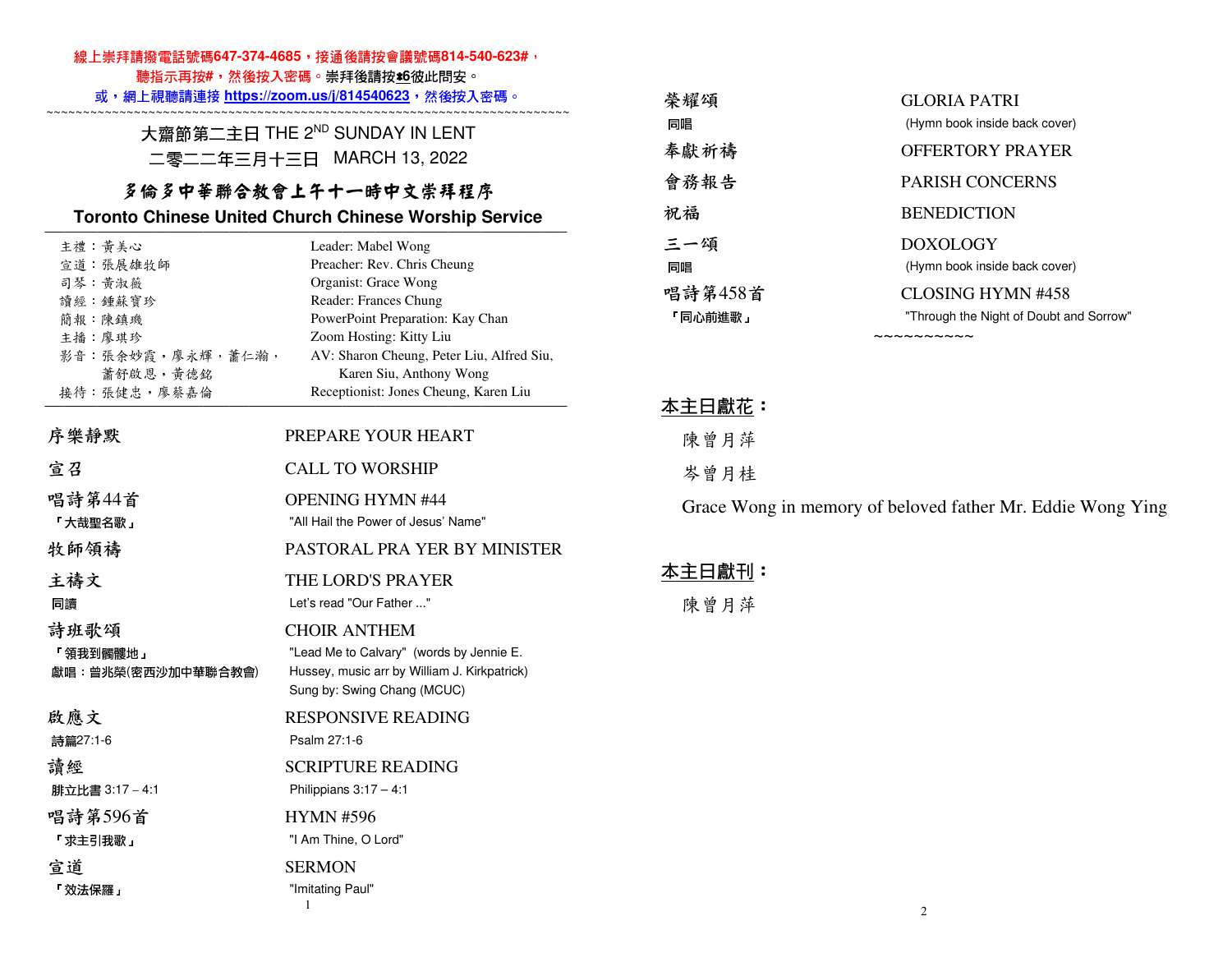# 關懷與支持:

- 1. 本堂英文崇拜每主日上午10時舉行,歡迎使用網上視聽請連接<u>https://us02web.zoom.us/j/4326626392,</u>按入密碼;或線上崇拜請 撥電話號碼(647)374-4685,接通後請按會議號碼814-540-623#,聽 指示再按#,然後按入密碼。
- 2. 新冠狀肺炎肆虐全球影響巨大。感恩我們能繼續經歷主的愛,藉 著教會線網上的主日崇拜和聚會聯繫這個屬靈的家。疫情中各種 打擊及精神壓力之下,人們極需要心靈上的支援。讓我們想一想那些需要緩解恐慌和焦慮的親友,特別是那些獨居和要隔離的人; 我們鼓勵你邀請他們參加本堂線網上的崇拜,在上帝的家庭裏亙 相關心和彼此扶持。這是與有需要者分享主愛的大好機會。若你 知道某人需要輔導或代禱關懷,亦事先徵得其同意,歡迎你通知張展雄牧師(416-754-7147內線1003)與他、她聯絡。
- 3. 如你或你的家人需要購買食物、取藥、外賣,或處理其他緊急事 務,您可以致電647-883-3380與思羣服務的陳姑娘聯繫,查詢他們 在新冠肺炎疫情期間提供的服務;或者您可以致電留言給關顧事 工組的 梁杜敏儀(Loretta),她可以把您的需求轉給思羣服務。
- 4. 我們感謝弟兄姊妹和主內朋友對教會的支持,在疫情影響下都按 著能力以金錢回應上帝給予的恩典。請使用適合你的方法捐獻: (1)若你親自交來教會,請先通知行政幹事黃布愛玲,以確保你 的 安 全 ; (2) 郵 寄 支 票 致 本 教 會 ; (3) 使 用 網 上 捐 款<br>https://www.concelabalac.com/or/dr/47904,但本常要继仕400手続要 https://www.canadahelps.org/en/dn/47894,但本堂要繳付4%手續費。 (4)使用閣下的銀行電子轉賬服務,收款抬頭為<Toronto Chinese United Church> , <sup>將</sup> <sup>奉</sup> <sup>獻</sup> <sup>金</sup> 額用 <sup>帳</sup> <sup>戶</sup> <sup>內</sup> <sup>的</sup> <sup>電</sup> <sup>郵</sup> <sup>地</sup> <sup>址</sup> <sup>發</sup> <sup>送</sup> <sup>到</sup> tcuc.info@bellnet.ca 即可。請在<留言>部寫上你的捐封號碼,如 果您有具體指示,分配捐款予指定基金,可以在<留言>部註明。由於<留言>部的空間有限,建議您使用縮寫(例如,S =主日捐, BM=建設及維修基金,V=前瞻基金,T=感恩捐,F=獻花, B=獻 刊,MS=傳道服務基金。 至於外展或特別捐,則請留言指示)。<br>加思你喀ィ留言、認八兒空。 則印発送始へ經喀地泪为六日坦。 如果您將<留言>部分留空,則所發送的金額將被視為主日捐。
- 5. 若你需要布口罩,請聯絡黃布愛玲行政幹事(416-754-7147內線1001)以便安排領取或送到府上。

## 會務消息:

- **1.** 誠邀你和親友參加以下網上平台的聚會:
- $\blacktriangleright$ 兒童主日學

日期:3月13、27日(禮拜日) 時間:上午11:30 會議ID編號: 432 662 6392 網絡鏈線:https://us02web.zoom.us/j/4326626392

#### $\blacktriangleright$ 迦南研經班

日期:3月21日(禮拜一) 時間:下午2:00 舊約簡介:《彌迦書》由張展雄牧師主講電話鏈線:647-374-4685,會議號碼820 5872 5569#,再按 #,最後輸入密碼。網絡鏈線:https://us02web.zoom.us/j/82058725569

## **2.** 堂會會議

 2022-2023年度堂會第一次會議定於3月27日(禮拜日)下午 1:30舉行視像會議。各單位如有任何提案或書面報告,請於 3月20日前電郵交書記黃德銘,以便編入議程。若無任何報告事項亦請各工作組的召集人或主席電郵通知他。

## **3.** 教友大會消息 **Update on ACM**

在二月二十七日教友週年大會中,我們通過了一項議決。根據新冠病毒的情況,將現行堂會委員及各組組員的任期最多 延長兩年。

 At the Annual Congregational Meeting held on February 27, 2022 the resolution was passed by the congregation to extend the term of the current Church Board and Working Groups for a maximum of two years, depending on the status of the COVID pandemic.